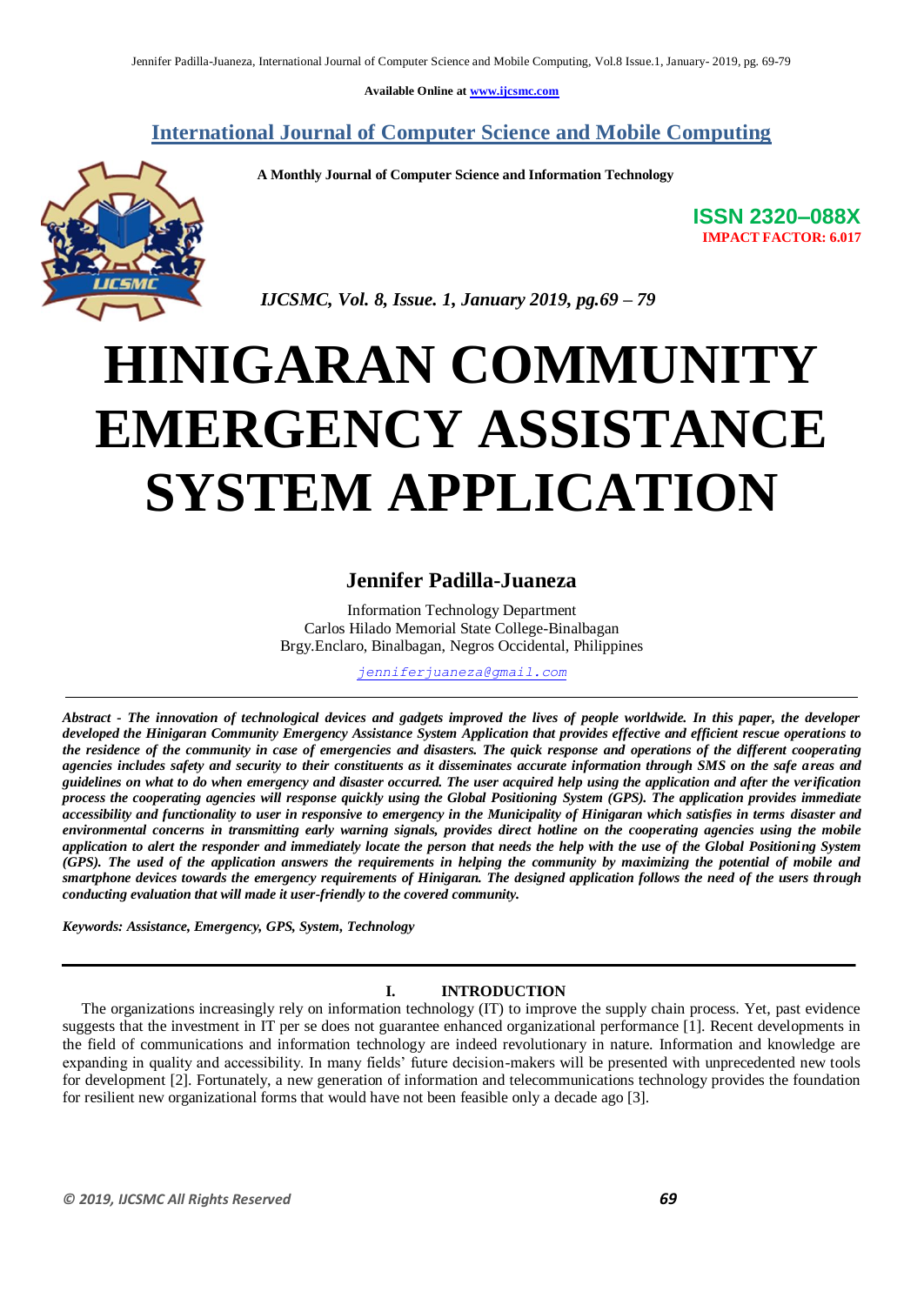In the future, knowledge will manage the world since knowledge gives a power to people/states to direct governmental and nongovernmental organizations [4].

 Information Technology organizations will become knowledge centric. They will fundamentally change from eliminating problems to acquiring knowledge. Problem solving processes, decision making processes, and communication processes will change to promote knowledge transfer and acquisition. Technology will be implemented to create and maintain the knowledge base repository [5]. For the last 25 years, organizations have invested heavily in information technology to support their work processes. In today's organizations, intra- and inter organizational work systems are increasingly IT-enabled [6]. Although information technology is becoming a vital part of the workplace of skilled professionals, it is unclear what factors contribute to its acceptance by them [7].

 In just the past couple of years, there has been a flood of mobile devices on the market – from tablets to wearables – that is making it easier for people to adopt their use. Mobile communication technologies are ready modifying well-established communication pattern, amplifying and substituting for them. Indeed, even creative and unanticipated uses are proliferating, with consequences for the pace and content of all walks of life [8]. In the event of emergency, having a cell phone can allow help to reach you quickly and could possibly save lives.

 However, the importance of cell phones goes way beyond personal safety. Modern cell phones are capable of internet access, sending and receiving photos and files, and some cell phones are equipped with GPS technology, allowing for use in most locations around the world and allowing the cell phone to be found or the user located in the event of loss or emergency [9].

 As a response to this study the researcher developed an Emergency Assistance System Application that can benefit the community in terms of providing solution to the problems that the people are facing during emergencies. An application to create a quick, efficient and reliable mechanism for government agencies like Philippine National Police, Bureau of Fire Protection, Municipal Disaster Risk and Reduction Management Office (MDRRMO), or even another person to provide assistance to the user in need most specifically in the Municipality of Hinigaran.

#### *Objectives of the Study*

The study aims to develop an emergency assistance application for the Municipality of Hinigaran which provides quick and efficient response to different emergencies. Specifically, the purpose of developing the system is to answer the following question; (1) What are the essential features for emergencies assistance application? (2) What is the level of performance of HCEASA? (3) How effective is the system application in emergency response situation?

### **II. MATERIALS AND METHODS**

#### *A. Research Design*

 The researcher used two types of research methods in this study such as the descriptive research and developmental research. Descriptive research refers to the type of research question, design, and data analysis that will be applied to a given topic [10] and [11] its value is based on the premise that problems can be solved and practices improved through observation, analysis, and description. It specifically intends to determine the efficiency and effectiveness of the Hinigaran Community Emergency Assistance System Application by utilizing both quantitative and qualitative research methodologies and using the development of technology. Developmental research is particularly important in the field of instructional technology in which most common types of developmental research involve situations in which the product-development process is analysed and described, and the final product is evaluated [12].

#### *B. Respondents of the Study*

 The respondents of the study are the residence of the Municipality of Hinigaran, the cooperating agencies such as the Philippine National Police, Bureau of Fire Protection and Municipal Disaster Risk and Reduction Management Office and the different Local Government Units. These respondents are the direct and in-direct users or the end-users of the Hinigaran Community Emergency Assistance System Application. The sample size of the respondents was determined through Slovin's for proper distribution shown in Table 1.

| <b>Evaluators Classification</b> | Number of<br><b>Evaluators</b> |
|----------------------------------|--------------------------------|
| A. Expert Group                  |                                |
| Sample Population Group<br>В.    |                                |
| B.1. LGU                         |                                |
| B.2. Residents (Brgy.1)          | 100                            |
| B.3. Agencies                    |                                |
| <b>Total</b>                     | 113                            |

Table I. Summary of Evaluators during the Initial Testing and User Acceptance Testing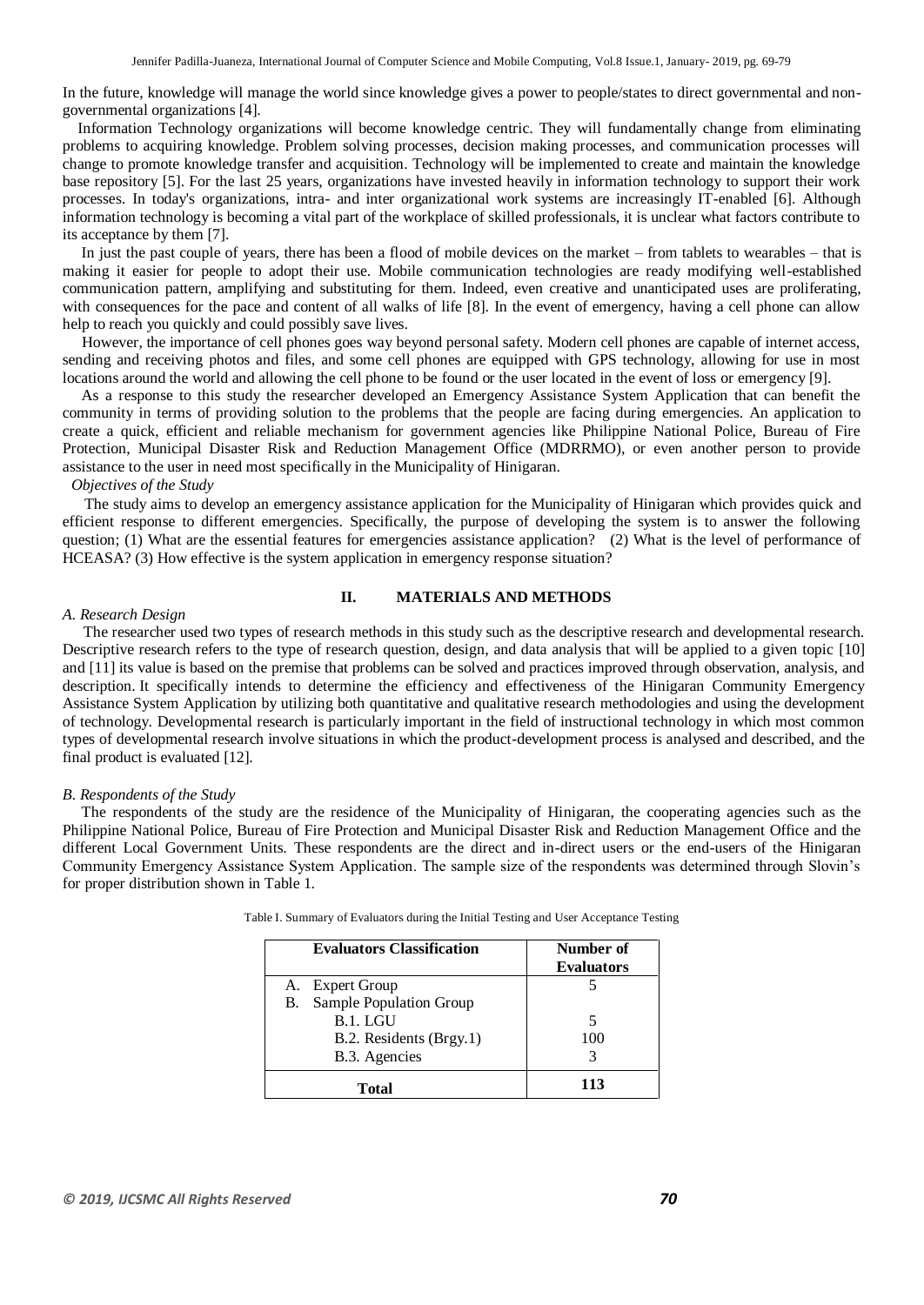#### *C. Research Instrument*

#### *Validity of instruments:*

 A research instrument is a data collection tool designed to gather important data needed by the researcher. Devellis believed that valid instrument is one which measures what it is supposed to measure [13]. The researcher adapted the research instrument through an interview and standardized questionnaire.

 Interview was conducted from the cooperating agencies such as Philippine National Police, Bureau of Fire Protection and Municipal Disaster Risk and Reduction Management Office to identify the different important features that will reflect in the application. Further the follow-up interview is also considered and implemented to strengthen the real solution of the project.

 In line with this, the standardized questionnaire was utilized to provide the necessary information for the completion of this study using McCall's Software Evaluation Criteria for the IT Experts Evaluation and ISO/IEC 9126-1:2000 Software Quality Model Characteristics for the users.

 The McCall's Software Quality Model was developed to assess the relationships between external factors and product quality criteria. The quality characteristics were classified into three major types, 11 factors which describe the external view of the software, 23 quality criteria which describe the internal view of the software, and metrics which defined and used to provide a scale and method for measurement. The number of the factors was reduced to eleven in order to simplify it that includes Correctness, Reliability, Efficiency, Integrity, Usability, Maintainability, Testability, Flexibility, Portability, Reusability and Interoperability.

 The International Organization for Standardization (ISO) proposed a standard, known as ISO 9126 (ISO, 2001), that provides a generic definition of software quality in terms of six main characteristics for software evaluation. These characteristics for software evaluation include: Functionality, Reliability, Usability, Efficiency and Portability. One of the advantages of this model is to identify the internal and external quality characteristics of a software product. Thus, Likert scale is used where 5 as the highest and 1 as the lowest. To statistically compute for the results of the survey questionnaire, the Mean statistics was used. The formula used in computing the mean is:

$$
\overline{X} = \frac{\Sigma X}{n}
$$

where  $\bar{x}$  is the mean  $\Sigma x$  is the summation of individual raw scores n is the number of population

#### *D. Data Gathering Procedures*

 Berg suggest that, any information the investigator gathers can potentially be used to answer the questions or solve the problems that have been identified [14]. The researcher personally distributed the questionnaires to the respective end users of the Hinigaran Community Emergency Assistance System Application. The researcher discussed and instructed the respondents on the procedures on how to answer the evaluation tools. The respondents were given adequate time to answer all the questions in the evaluation form. The instructions were clearly stated in order for the respondents to completely and thoroughly answer each item. Within the day, the researcher personally retrieved the accomplished questionnaires and have it ready for tabulation and analysis.

#### *E. Data Analysis Procedures*

 After the collection of data, the researcher evaluated and tabulated the statistical data for the analysis and interpretation. The objectives proposed in the study were tested in the following manner by determining the extent of implementation of the Hinigaran Community Emergency Assistance System Application for each cooperating agency and the efficiency of implementation in terms of criteria-based assessment and efficiency measures, the mean was used.

#### *F. Software Life Cycle Model*

 Software organizations can significantly improve the quality of their output if they have a defined and documented software process, together with the appropriate techniques and tools to measure its effectiveness. Without a defined process it is impossible to measure success or focus on how development capability can be enhanced [15].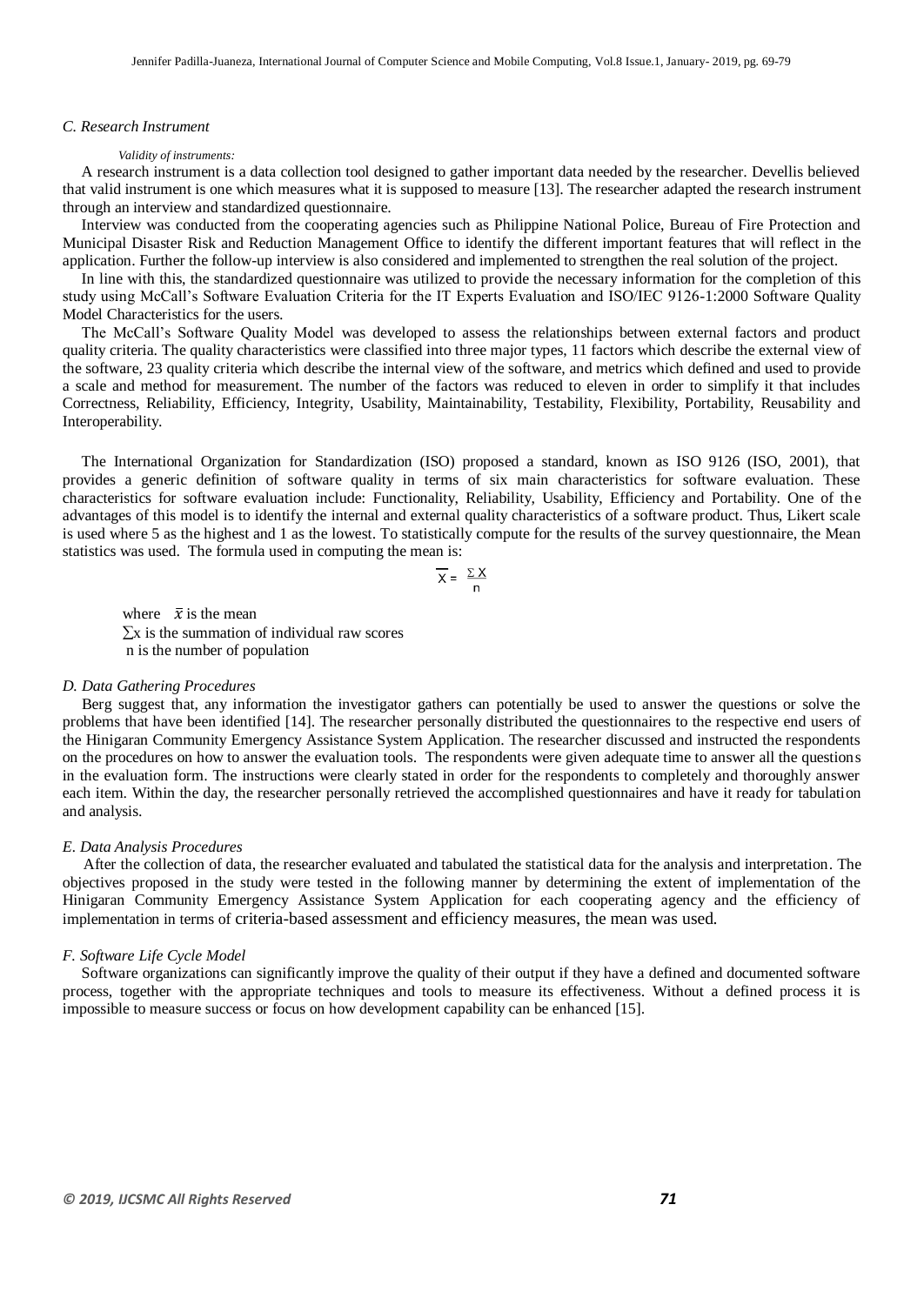

Figure 1. Emergency Application development model

 The RAD methodology shown in figure 1 basically focused on gathering the user requirements through a focus groups where in this study includes the Philippine National Police, Bureau of Fire Protection and Municipal Disaster Risk and Reduction Management Office, early testing of the prototypes by the end-user that uses iterative concept, the reuse of the existing prototypes, continuous integration and rapid delivery if the system is already 100% complete.

#### *G. Software Development Phases*

The Software Development Phases for Rapid Application Development (RAD) includes Requirements Planning, User Design, Construction, Testing and Cutover.

#### *1.) Analysis and Quick Design:*

 The first phase which is where the researcher gathered all the needed and important requirements from the respondents or target user that includes the Hinigaran Philippine National Police, Bureau of Fire Protection and Municipal Disaster Risk and Reduction Management Office staff. Interview has taken place and distribution of questionnaires that were used as inputs to the Hinigaran Community Emergency Assistance System Application.

 Upon gathering all the requirements that will be use in this study, a Quick Design for the system has been done in order to create a visualization of the interface design and the output of the entire system application.

#### *2.) Context Flow Diagram:*

 A context diagram shown in figure 2 is an overall view of the target system and contains only one process and the primary inputs and outputs [16]. At this level, there is only one visible process node that represents the functions of a complete system in regards to how it interacts with external entities. The context flow diagram in this study identified and explained the process of the Hinigaran Community Emergency Assistance System Application in order to fully understand the concept of the system application.



Figure 2. System process using the application

#### *3.) Data Flow Diagram:*

 The Data Flow Diagram illustrates in figure 3 the overall explanation and process of the Hinigaran Community Emergency Assistance System Application in order for the user to know its functionality and sequence.

 The User will register on the mobile application for the purpose of user profiling and for the designated operator to know that the one who needed help is valid.

 In case of emergency, the user will be assisted by the operator through the Hinigaran Community Emergency Assistance System Application to verify the incident report and it will notify the agency who will be responsible in the rescue operation. The operator will assign incidents between the cooperating agencies in order to response to the user immediately.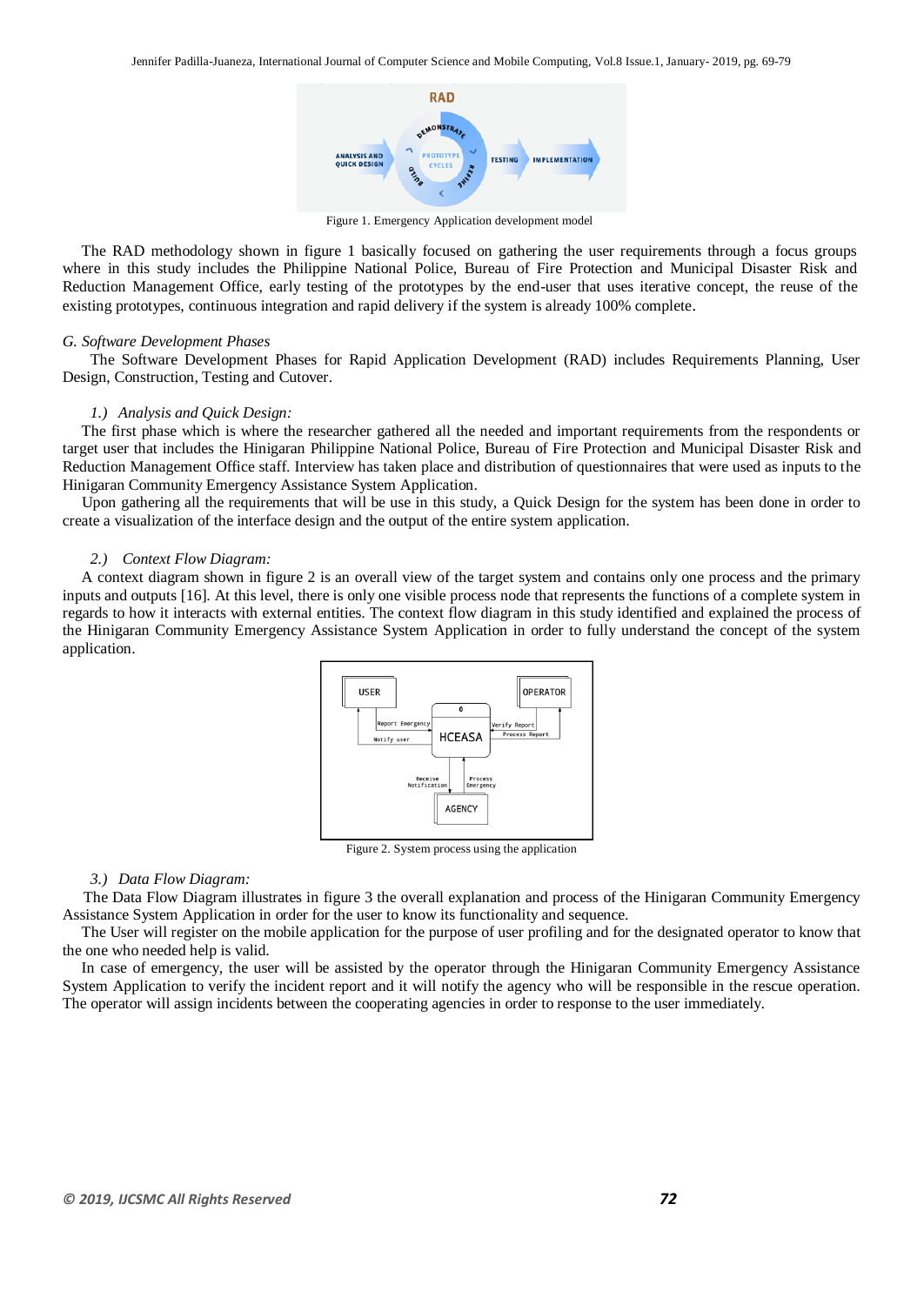

Figure 3. The function of the system within the application and server

#### *4.) Operational Framework*

The Operational Framework shown in figure 5 for Hinigaran Community Emergency Assistance Application illustrates the overall process of the application. The user will use the application and will choose among the different features intended for use. The application should be connected to the internet in order to send the data through a channel which is a database server.



Figure 4. Network architecture of the operation for Hinigaran Community Emergency Assistance Application

 The server will be managed by an operator, if the operator received an emergency message, he/she will call the user and asked his/her needs. If the operator validates the help information, then it will immediately notify the agencies corresponding to the user's needs to respond quickly.

#### *5.) User Design Interface*

The User Interface Design shows the design of the Hinigaran Community Emergency Assistance System Application. It will be improved based on the user needs and requirements. The following are the samples of the interface of the system application.



Figure 5. Home Page Screen

 Figure 5 shows the Home Page of the application. This is the main page of the mobile application where the user can select among the features such as Disaster Information, Crime Mapping, Safe Area, Settings, Register and Instruction. The Home Page also has two weather forecast that includes the current location of the user and the Hinigaran weather forecast.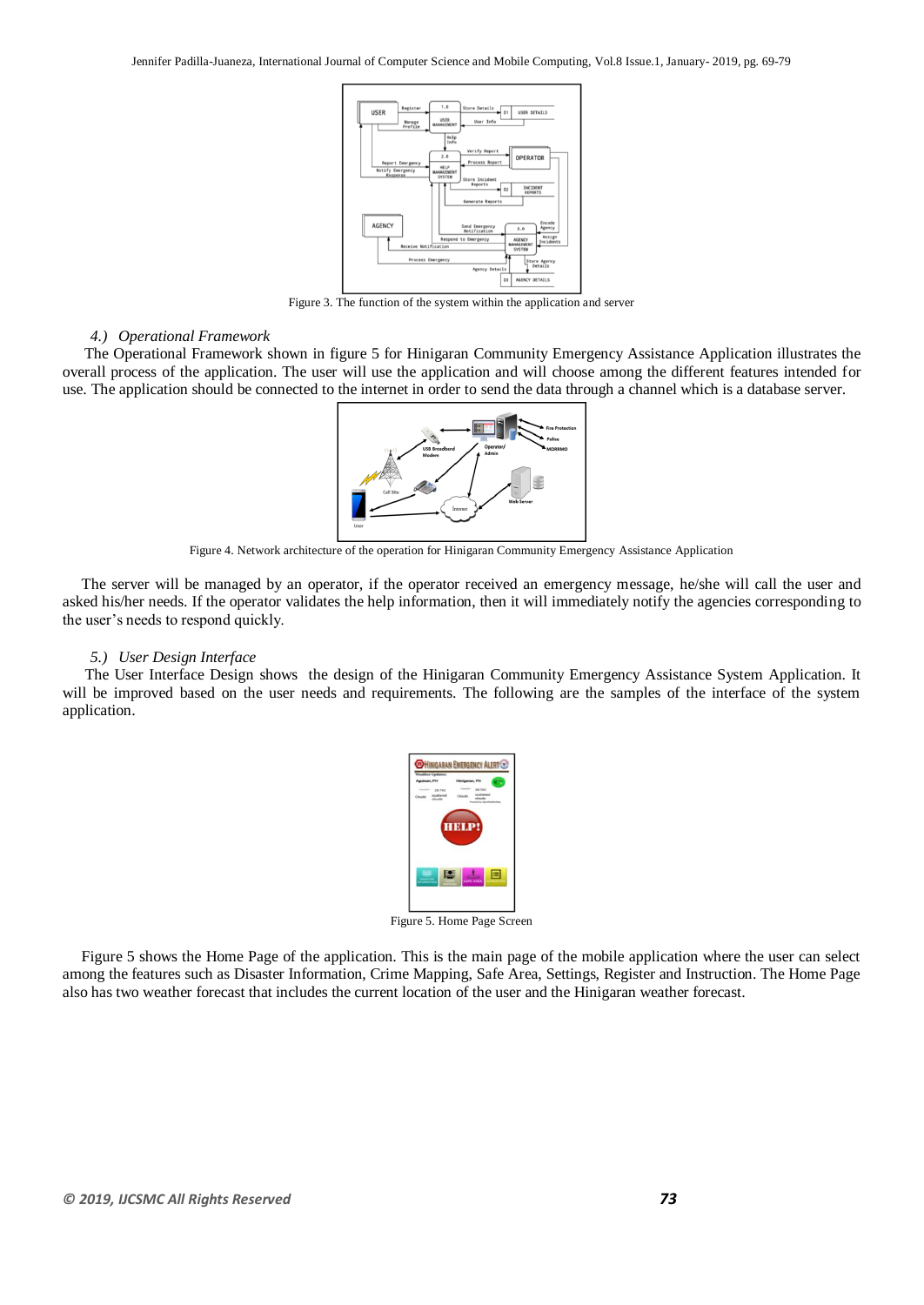

Figure 6. Disaster Information Interface

 Figure 6 shows the Disaster Information Interface. The user will select on the category and each category will provide important information, guidelines and tips of what they will do in case there is fire, earthquake, flood, tsunami, typhoon and volcano eruption.



Figure 7. Crime Mapping Screen

 Figure 7 shows the location on the map where there is dangerous area in Hinigaran. This will help the user to avoid those specific areas in Hinigaran.



Figure 8. Safe Area Screen

 Figure 8 shows the different location of the safe area in Hinigaran. This will help the user to identify the location for safety and security.



Figure 9. Help Message Confirmation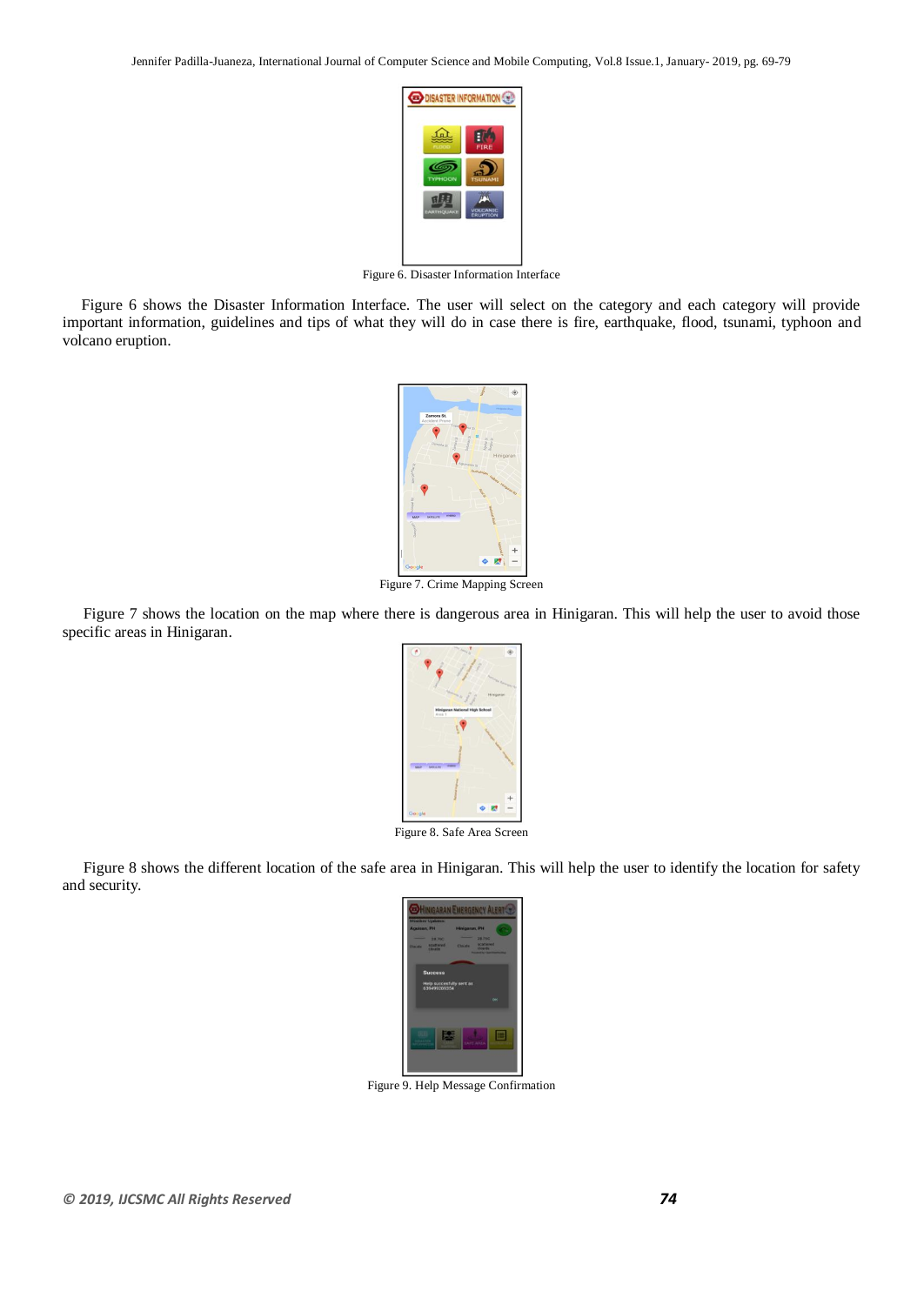Figure 9 shows the help message confirmation when the user will press the Help Button. This will inform the user that his/her help message is successfully sent to the server and that is when the operator will call the victim.



Figure 10. Hinigaran Community Emergency Assistance System Web Server

 Figure 10 displays the emergencies web server. This is where the help message from the mobile application will be received by the operator. It indicates the sender number that will be use by the operator to call the victim. It has a View in Map button where the operator can find the exact location of the victim.



Figure 11. View on Map Screen

 Figure 11 displays the map where the victim is located. The operator can immediately verify the exact location of the sender. If the victim has been responded already the operator will click the finish response button. On the Send SMS button, the operator can send a message to the victim while the specific agency for response is on their way.

| Turesponded Energencies: 79 |                                               |                                                                                                                                | 9 Motive Status: Securing ting ou SIFS                                                                                                            |                                                                                                                                            | C branar Dates: Governor Federal Dates                                                     |                                                                                       | <b>Legged User: Joennas</b>                                                           |
|-----------------------------|-----------------------------------------------|--------------------------------------------------------------------------------------------------------------------------------|---------------------------------------------------------------------------------------------------------------------------------------------------|--------------------------------------------------------------------------------------------------------------------------------------------|--------------------------------------------------------------------------------------------|---------------------------------------------------------------------------------------|---------------------------------------------------------------------------------------|
| <sup>49</sup> Emergencies   | <b>Fifter By</b><br><b>Sender Cifizener</b>   |                                                                                                                                | Date: Fix 11DAD217                                                                                                                                | Mehud   Send                                                                                                                               |                                                                                            | ×                                                                                     |                                                                                       |
| <b>Q</b> Energier Hitch     |                                               |                                                                                                                                |                                                                                                                                                   |                                                                                                                                            |                                                                                            | <b>CONTRACTOR</b>                                                                     | $ 1000\rangle$                                                                        |
|                             | <b>SURTAURE</b>                               | Sente ID                                                                                                                       | Name                                                                                                                                              | Date & Time                                                                                                                                | Lathate                                                                                    | Londone                                                                               | Method                                                                                |
| 25 Class                    | 223<br>225<br>218<br>217<br>210<br>215<br>359 | 639772784307<br><b>BYTASY SECK</b><br>E39772791207<br>633772781357<br><b><i>RYTHS ENDS</i></b><br>ET6a9000015A<br>636400206354 | Climbidwell<br>(University of<br>(Unequined).<br>(Unequined)<br>(Unescolared)<br>(Universidade)<br><b><i><i><u><b>DRINGSDAVER</b></u></i></i></b> | 2017-11-24 10:23<br>2017-15-24 16:52<br>2017-11-24 10:31<br>3017-11-24 16:29.<br>2017-11-24 16:34<br>2017-11-24 14 IV.<br>2017-11-24 13:25 | 22.602443940575<br>۵<br>AS ATTRAAMSSAL<br>79.34430005548<br>ö<br>18.1717506<br>18.17267214 | 77.508954037725<br>-120 nonspearer.<br>-74 STYLETONIAK<br>122 annahra<br>122 88563045 | Online<br>bites<br><b>Inter</b><br><b>Critical</b><br><b>Cester</b><br>Drive<br>Drive |
| <b>Q</b> Admin              |                                               |                                                                                                                                |                                                                                                                                                   |                                                                                                                                            |                                                                                            |                                                                                       |                                                                                       |
| 600                         | <b>Barney Statute</b>                         |                                                                                                                                |                                                                                                                                                   |                                                                                                                                            |                                                                                            |                                                                                       |                                                                                       |
| <b>Biagon</b>               | <b>Number of Records</b> 7                    |                                                                                                                                |                                                                                                                                                   |                                                                                                                                            |                                                                                            |                                                                                       |                                                                                       |
| <b>OTH</b>                  |                                               | <b>Q</b> main that                                                                                                             |                                                                                                                                                   |                                                                                                                                            |                                                                                            |                                                                                       | C have                                                                                |

Figure 12. Emergency History Screen

 Figure 12 displays the lists of the responded victim of the cooperating agency. It also includes the dates when it has been responded for information.

| Unresponded Emergencies: 79 |                                |             | <b>V Modem Status: Receiving Helpvin SMS</b> |                    | <b>Children' Status: Receiving Kelp Online</b> |               | Logged User: Branch |
|-----------------------------|--------------------------------|-------------|----------------------------------------------|--------------------|------------------------------------------------|---------------|---------------------|
| <sup>94</sup> Emergencies   | <b>Fibri Cent Difune</b>       |             |                                              |                    |                                                |               |                     |
|                             | <b>Clert ID</b>                | FirstName   | Middle Name                                  | <b>Last Name</b>   | Apr                                            | <b>Cender</b> | <b>Address</b>      |
| <b>Q</b> Energency Holm     | +639175164620                  | Borsleng    | Bott                                         | Rontak             | $\overline{15}$                                | Male          | Fortune Towne       |
|                             | +13052542040                   | Gallery     | $\overline{a}$                               | $\epsilon$         |                                                |               |                     |
|                             | «E10408200354                  | Jan         | Jane                                         | Jang               |                                                |               |                     |
| 25 Class                    | $-030778178063$                | Tanz        | $\mathbf{r}$                                 | ×                  |                                                |               |                     |
|                             | $-0.06772791367$               | Rubert      | <b>UM</b>                                    | Liaded             |                                                |               |                     |
|                             | $-0.39194409822$               | North       | Labaic                                       | <b>Monders</b>     | <b>N</b>                                       | Main          | San Carlos          |
|                             | +E39461162196<br>«E39087186629 | San<br>Boss | <b>Bost</b><br>Last                          | Terry<br>Turnabing | ×                                              | Eamste        | Brushapen           |
| <b>Q</b> Admin<br>$6$ Lack  | <b>Benefit Safeting</b>        |             |                                              |                    |                                                |               |                     |
| Rilling out                 | No of excepts: it              |             |                                              |                    |                                                |               |                     |
|                             |                                |             |                                              |                    |                                                |               |                     |

Figure 13. Clients Screen

 Figure 13 shows the clients list that were saved in the web server already. In case of disasters, the operator can be able to send broadcast SMS to those who are on the list.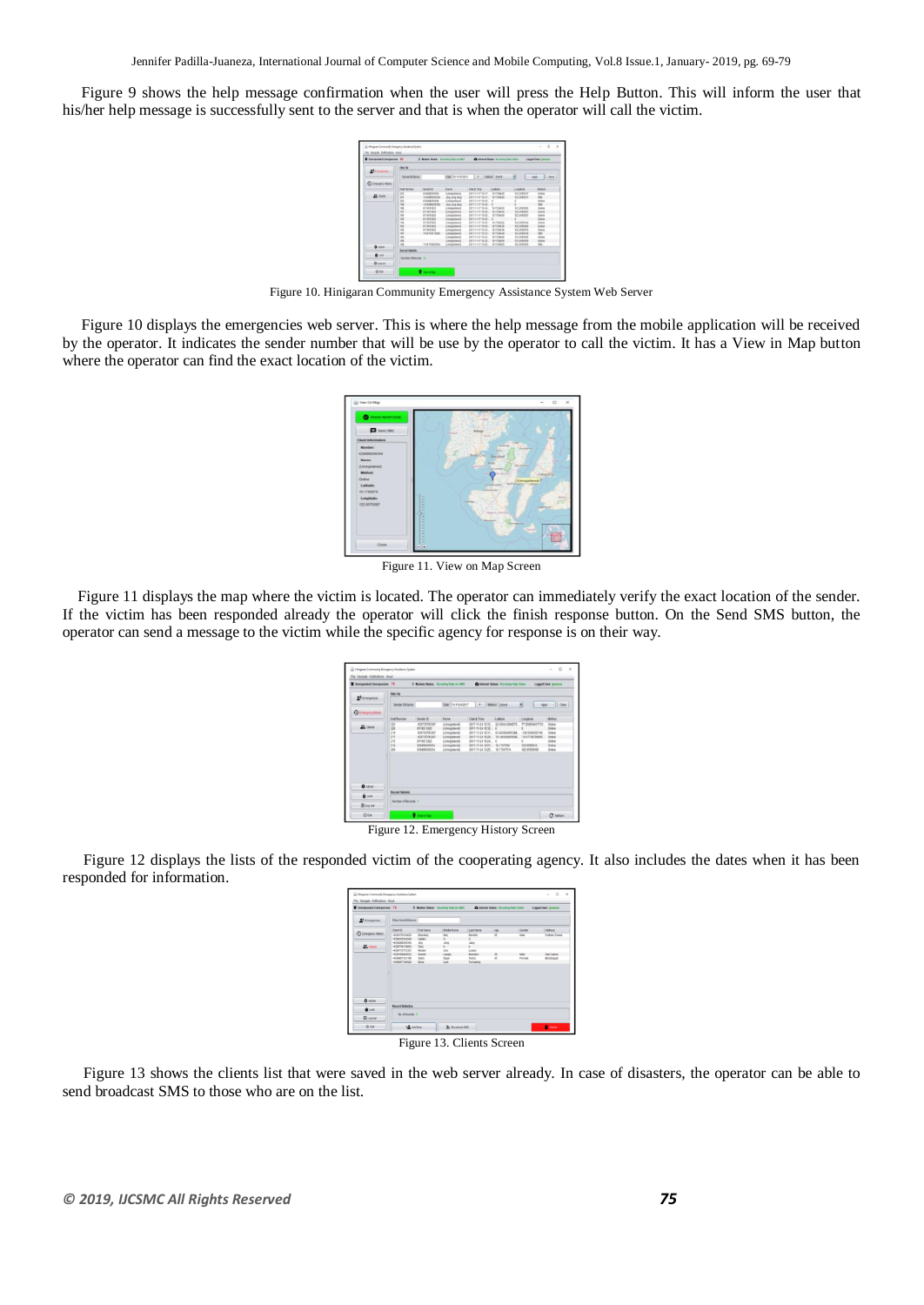

Figure 14. Broadcast SMS Screen

 Figure 14 shows the broadcast SMS. The operator of the server can send information regarding disasters and other emergency messages on the people who are listed on the system.

#### *6.) Prototype Cycles (Build, Demonstrate, Refine)*

 After the Quick Design has been accomplished and approved for the output, the researcher builds the system application using Basic for Android (B4A) in accordance to the user needs. In constructing the system, the developer undergone a series of iteration from structuring the interface design, demonstrate the system to the user and refine the system if the user is unsatisfied with the output of the system application. In line with this, the developer has the opportunity to complete and make sure that the system is 100% in functionality.

 In the contrary, the Ishikawa Diagram was used to illustrate the cause and effect of the development of this study. The Ishikawa Diagram was developed by Kaoru Ishikawa during the 1960s and sometimes referred to as "fish bone" diagrams because they resemble a fish skeleton, with the "ribs" representing the causes of an event and the final outcome appearing at the head of the skeleton. Figure 20 is the Ishikawa Diagram that states the problem of inaccuracy of information and operations during Emergency. It shows the different major cause and sub-causes during the development of the Hinigaran Community Emergency Assistance System Application.



Figure 15. Different causes during development

#### *7.) Testing*

 Software testing is a process which is used to measure the quality of software developed. It is also a process of uncovering errors in a program and makes it a feasible task. It is useful process of executing program with the intent of finding bugs [17].

 The researcher uploaded the system application on GooglePlay.com in order for other user to test the capability of the Hinigaran Community Emergency Assistance System Application. During the testing process, the researcher distributed evaluation forms for feedback purposes to the evaluators. The standard questionnaires were used such as the McCall's Software Evaluation Criteria for Software Quality Model and the ISO/IEC 25010 software characteristics. The McCall's questionnaires were intended for the expert group while the ISO/IEC questionnaires were distributed to the sample population.

 The Hinigaran Community Emergency Assistance System Application was tested by the user or the respondents of the system and the experts. The overall output of the system is 100% running and out of errors in order to achieve consistency and it means that the developer meet the requirements and standards of the user.

#### *8.) Implementation*

 The proposed Hinigaran Community Emergency Assistance System Application was developed to run in a smartphone or tablet devices that can be downloaded in GooglePlay.com. Running the proposed system in a server environment also required the researcher to Apache web application and MySQL for database management.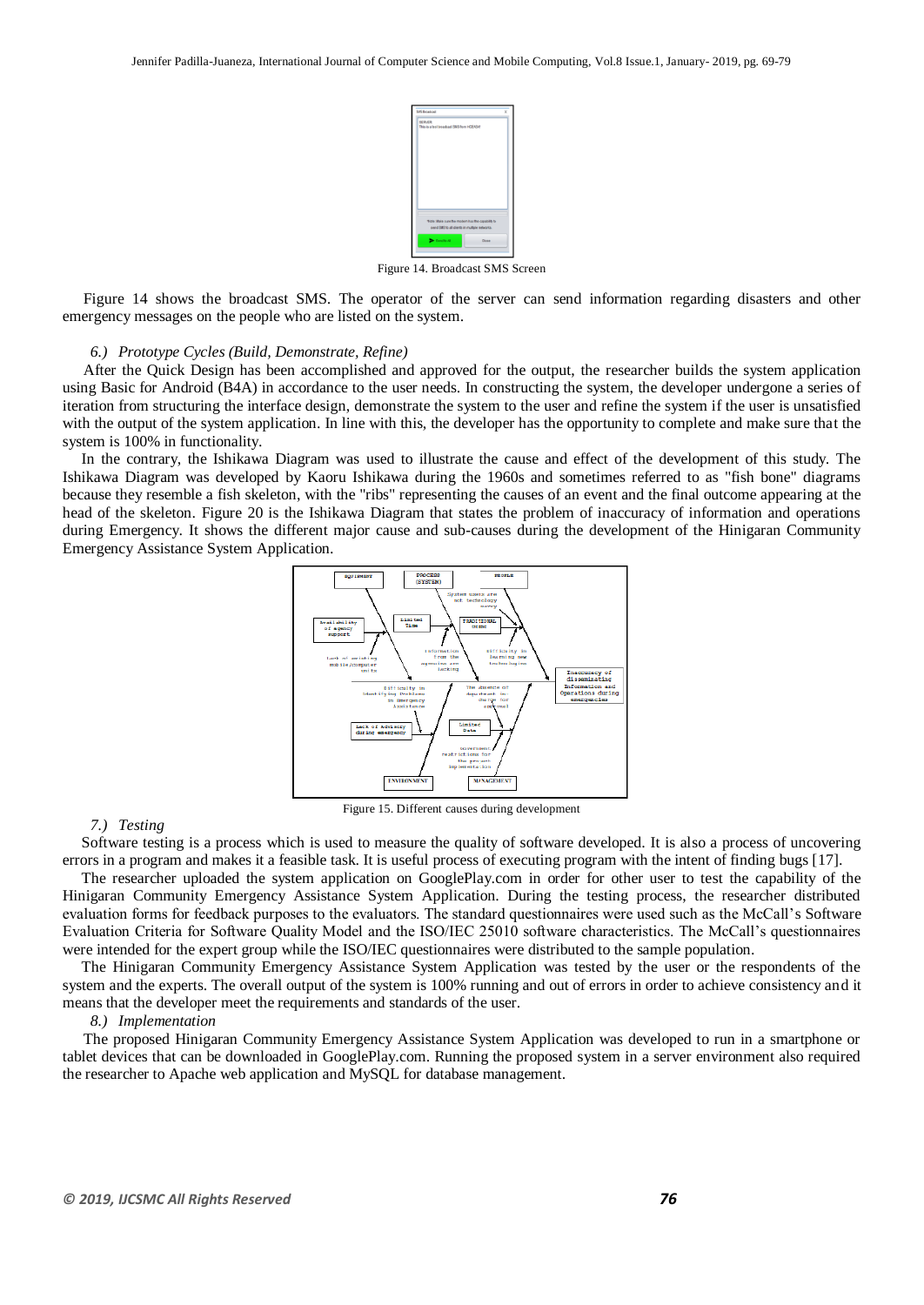Jennifer Padilla-Juaneza, International Journal of Computer Science and Mobile Computing, Vol.8 Issue.1, January- 2019, pg. 69-79

 For the development of the app-based module, the researcher uses Basic for Android (B4A) includes a visual designer that simplifies the process of building user interfaces that target phones and tablets with different screen sizes.

## **III. RESULTS AND DISCUSSION**

 On the development of Hinigaran Community Emergency Assistance System Application using mobile technologies that is reliable and easy to learn for the cooperating agencies of Hinigaran.

Table III. Evaluators' feedbacks on the development of the proposed system application in terms of reliability and functionality.

| Objective                                                               | Mean | Verbal Interpretation |
|-------------------------------------------------------------------------|------|-----------------------|
|                                                                         |      |                       |
| Develop an application system using mobile<br>technologies in terms of: |      |                       |
| a. Reliability                                                          | 4.54 | Excellent             |
| b. Functionality                                                        | 4.62 | Excellent             |

 The results shown in Table 3 indicated that the proposed Hinigaran Community Emergency Assistance System Application, in terms of reliability has a numerical value of 4.54 and the proposed system got a mean value of 4.62 respectively which are interpreted as "Excellent".

 The level of usability of the proposed Hinigaran Community Emergency Assistance System Application (Table 4) as perceived by Hinigaran cooperating agencies.

Table IV. Evaluation on the Level of usability of the proposed system application as Perceived by cooperating agencies.

| <i><b>Objective</b></i>                            | Mean | Verbal Interpretations |
|----------------------------------------------------|------|------------------------|
| Determine the level of usability of the proposed   |      |                        |
| Hinigaran Community Emergency Assistance           | 4.58 | Excellent              |
| System Application as perceived by the cooperating |      |                        |
| agencies                                           |      |                        |

 The results showed that the level of usability and acceptability of the proposed Hinigaran Community Emergency Assistance System Application has a mean value of 4.58 which is interpreted as Excellent.

 This finding connotes that the proposed Hinigaran Community Emergency Assistance System Application when implemented possesses a high level of usability because the users can be able to use it easily due to its simple but well performing components. It also has a high level of learnability because the interface designs are simple using since the proposed system's interfaces are presented using graphical user interfaces (GUI).

 The following table presents the performance of the proposed Hinigaran Community Emergency Assistance System Application in terms of performance efficiency.

| Objective                                        | Mean | Verbal Interpretation |
|--------------------------------------------------|------|-----------------------|
| Evaluate the proposed Hinigaran Community        | 4.48 | Excellent             |
| Emergency Assistance System Application in terms |      |                       |
| of Performance efficiency                        |      |                       |

Table V. Evaluation of the performance in terms of its performance efficiency.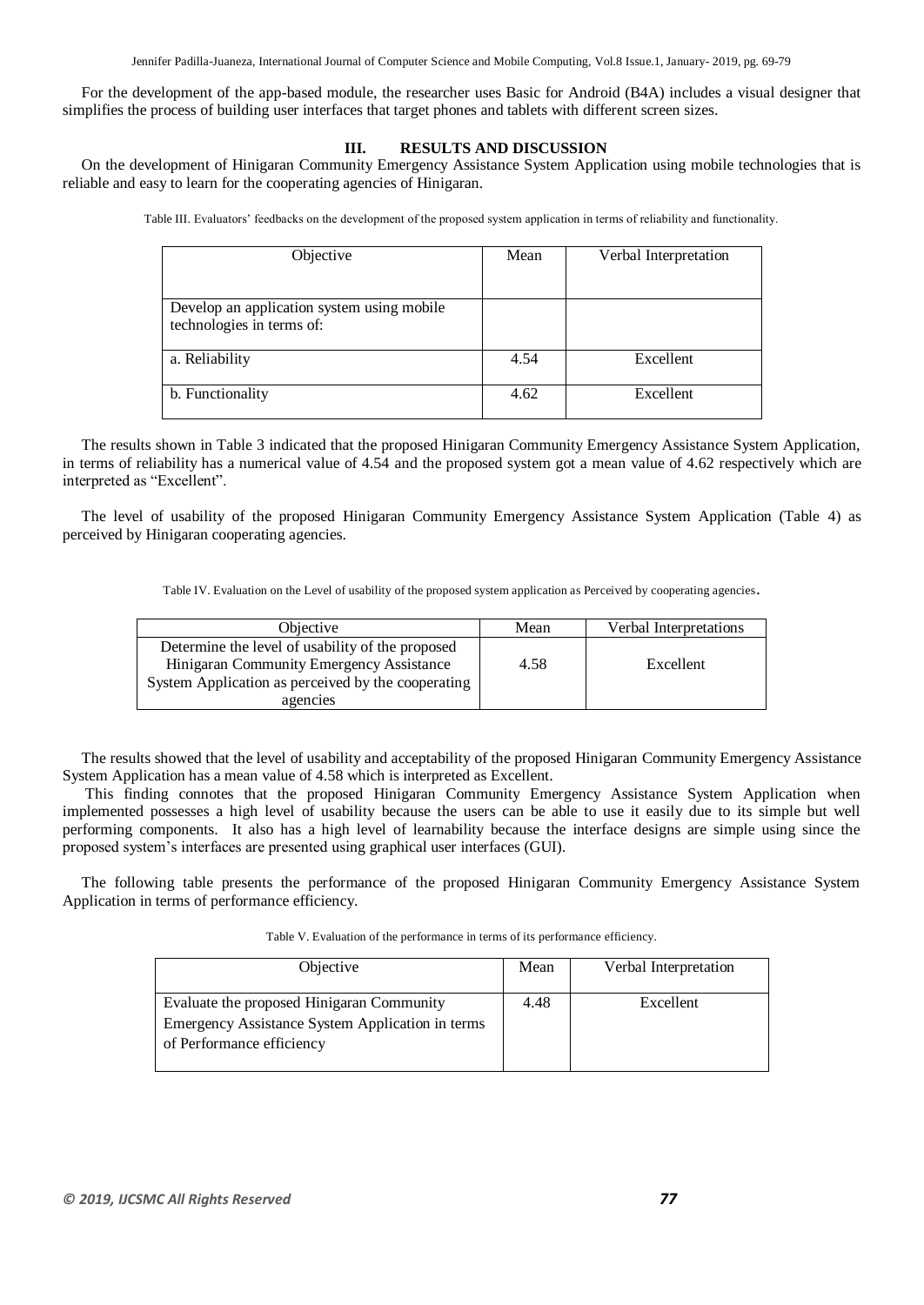Jennifer Padilla-Juaneza, International Journal of Computer Science and Mobile Computing, Vol.8 Issue.1, January- 2019, pg. 69-79

 The results shown in Table 5 reflected that as far as performance of the proposed system in terms of its performance efficiency, it yielded a mean of 4.48 which is interpreted as "Excellent".

 The following table presents the performance of the proposed Hinigaran Community Emergency Assistance System Application in terms of maintainability and portability.

Table VI. Evaluation of the performance of the proposed Hinigaran Community Emergency Assistance System Application in terms of maintainability and portability.

| Objective                                                                                                               | Mean | Verbal         |
|-------------------------------------------------------------------------------------------------------------------------|------|----------------|
|                                                                                                                         |      | Interpretation |
| Evaluate the performance of the proposed<br>Hinigaran Community Emergency Assistance<br>System Application in terms of: |      |                |
| a. Maintainability                                                                                                      | 4.55 | Excellent      |
| Portability<br>b.                                                                                                       | 4.61 | Excellent      |

 The results shown in Table 6 reflected that as far as performance of the proposed system in terms of maintainability, it yielded a mean of 4.55 and in terms of portability with a mean of 4.61 which are interpreted as "Excellent".

 The findings suggest that upon evaluation of the performance of the proposed Hinigaran Community Emergency Assistance System Application, the respondents believed that it is effective and efficient to use and can be installed or uninstalled successfully.

On the evaluation of the expert with regards to the proposed system based on McCall's Software Quality Model.

 The table shows that the system application was rated Excellent. The Audibility, Accuracy, Conciseness, Observability, Self-Documentation, Software System Independence, Controllability, Decomposability, Execution Efficiency, and Hardware Independence was rated Excellent. For the reason that the consistency of the design and documentation techniques is achieved, the ease of its conformance to standards, the modules can be tested independently and the system application executed efficiently.

 The Consistency, Security, Simplicity, Traceability, Expandability and Modularity was rated Excellent. It is because of the consistency of the system functionalities, the security of the data is confidential and saved in the system's server, the design is understood without difficulty, the actual system application can be tracing the design representation, the design is basically can be extended and the functional independence of the system components.

 The Completeness, Communication Commonality, Operability, and Training was rated Excellent. It is because the full functionality has been achieved, the standards interfaces and protocols are understood and the software assists in enabling new users to apply the system.

 The Error Tolerance was rated Excellent. It is because of the less damage that occurs when a program system encounters an error.

 Generally, the IT experts concluded that the system application was feasible to use by the residence and cooperating agencies of the Municipality of Hinigaran. Table 7 presents the evaluation of the five experts of the proposed Hinigaran Community Emergency Assistance System Application

| Objective                                             | Mean  | Verbal         |
|-------------------------------------------------------|-------|----------------|
|                                                       |       | Interpretation |
| Evaluation of the Experts<br>McCall's<br>the<br>using | 4.800 | Excellent      |
| Software Quality Model.                               |       |                |

Table VII. Overall Experts Evaluation of The Proposed Hinigaran Community Emergency Assistance System Application.

 The findings of the experts of the various areas of the proposed Hinigaran Community Emergency Assistance System Application yielded a mean of 4.800 which is describe as "Excellent" in Table 7. The five experts agreed that the proposed system was able to meet the requirements set forth by the users through the different functionalities. The design of the system is simple yet, it provides the necessary operations and functions of a mobile system application and easy to learn and use.